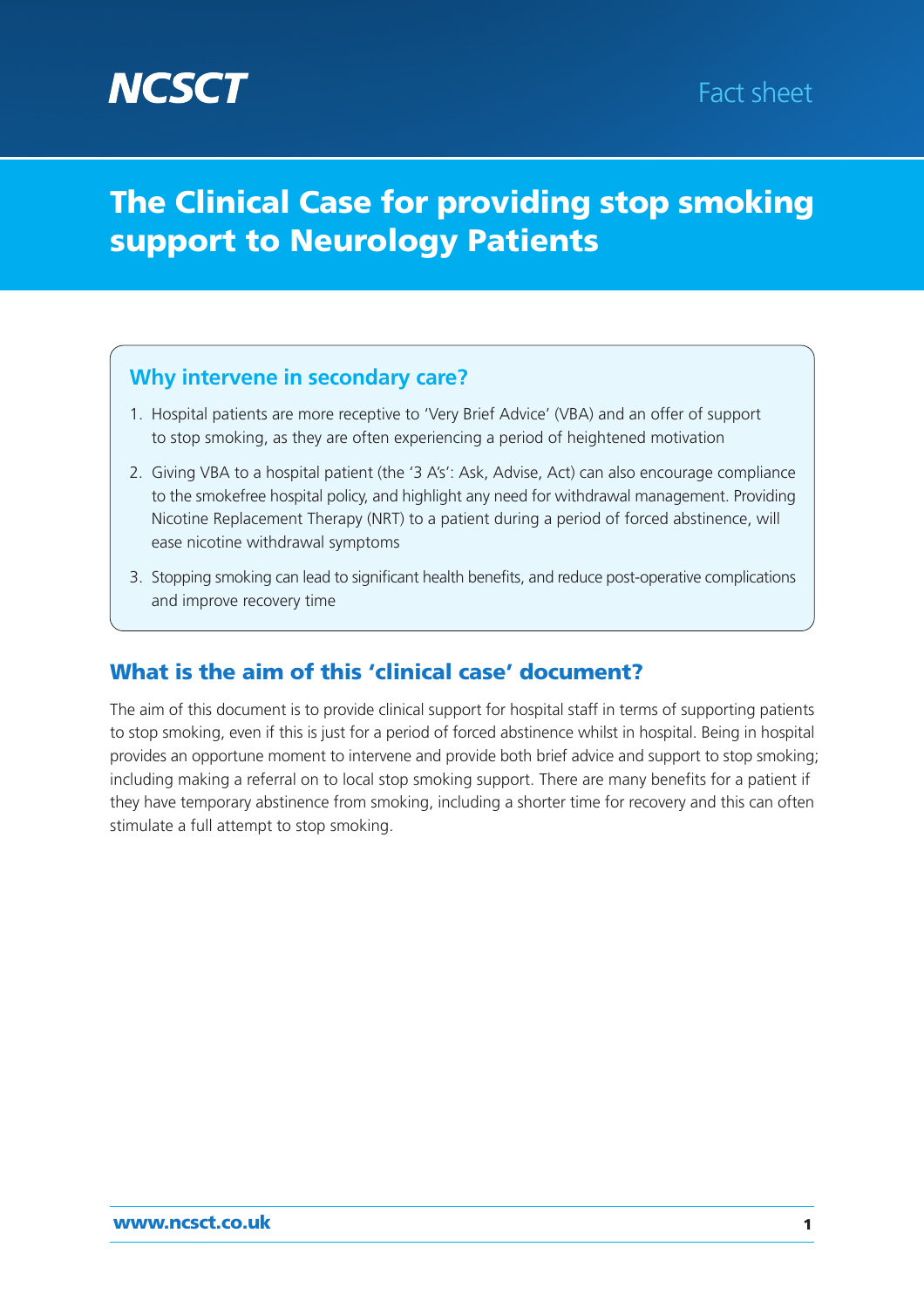



### **The Clinical Case for providing stop smoking support to Neurology Patients**

### **What is the relationship between smoking and neurological disorders?**

Cigarette smoke contains around 4,300 chemical compounds, at least 40 of which are carcinogenic, and also nicotine which is neuroactive. Nicotine binds to acetylcholinergic receptors, leading to increased activity of cholinergic neurones, acetylcholine receptor upregulation and dopamine release. Constituents of cigarette smoke can also affect the tissue and vasculature of the central nervous system by promoting atherosclerosis and thrombosis, and oxidative damage leading to increased lipid peroxidation. These processes, amongst others, have been implicated in diseases and disorders affecting the central nervous system.1,2

Compared to those who don't smoke, smokers have been shown to be at an increased risk of the following:

- Ischemic or haemorrhagic stroke (around 50% increase in risk).<sup>3–5</sup>
- Subarachnoid haemorrhage (around a 100% increase in risk).<sup>6,7</sup>
- Alzheimer's disease. Although early case-control studies indicated that smoking protected against Alzheimer's disease, more recent longitudinal studies have in fact showed that smoking increases the risk of Alzheimer's. An exception to this may be in people who carry the APO-E gene, where smoking doesn't appear to confer a greater risk above that of carrying the gene.<sup>8,9</sup>
- Multiple sclerosis (around a 50% increased risk).<sup>10-12</sup>
- Amyotrophic lateral sclerosis (around a 50% increase in risk). 13,14
- Smokers are at greater risk of chronic pain, and experience pain in greater intensity when compared to never smokers.15

Despite the widely known detrimental effects of smoking on health, smokers have been found to be at about a 50% decreased risk of Parkinson's disease compared to those who don't smoke.16,17 The longer a person has smoked, the more their risk is reduced.18 The most likely mechanism for the protective effect of smoking is administration of nicotine.19

### **What are the health benefits of quitting for neurological patients?**

Successfully stopping smoking will not only benefit a patient's long term health by reducing the risk of developing other diseases,20 smoking abstinence may also help a patient recover quicker by eliminating the acute effects of smoking on the body and there is an evidenced benefit of stopping smoking in terms of neurological outcomes (see page 3).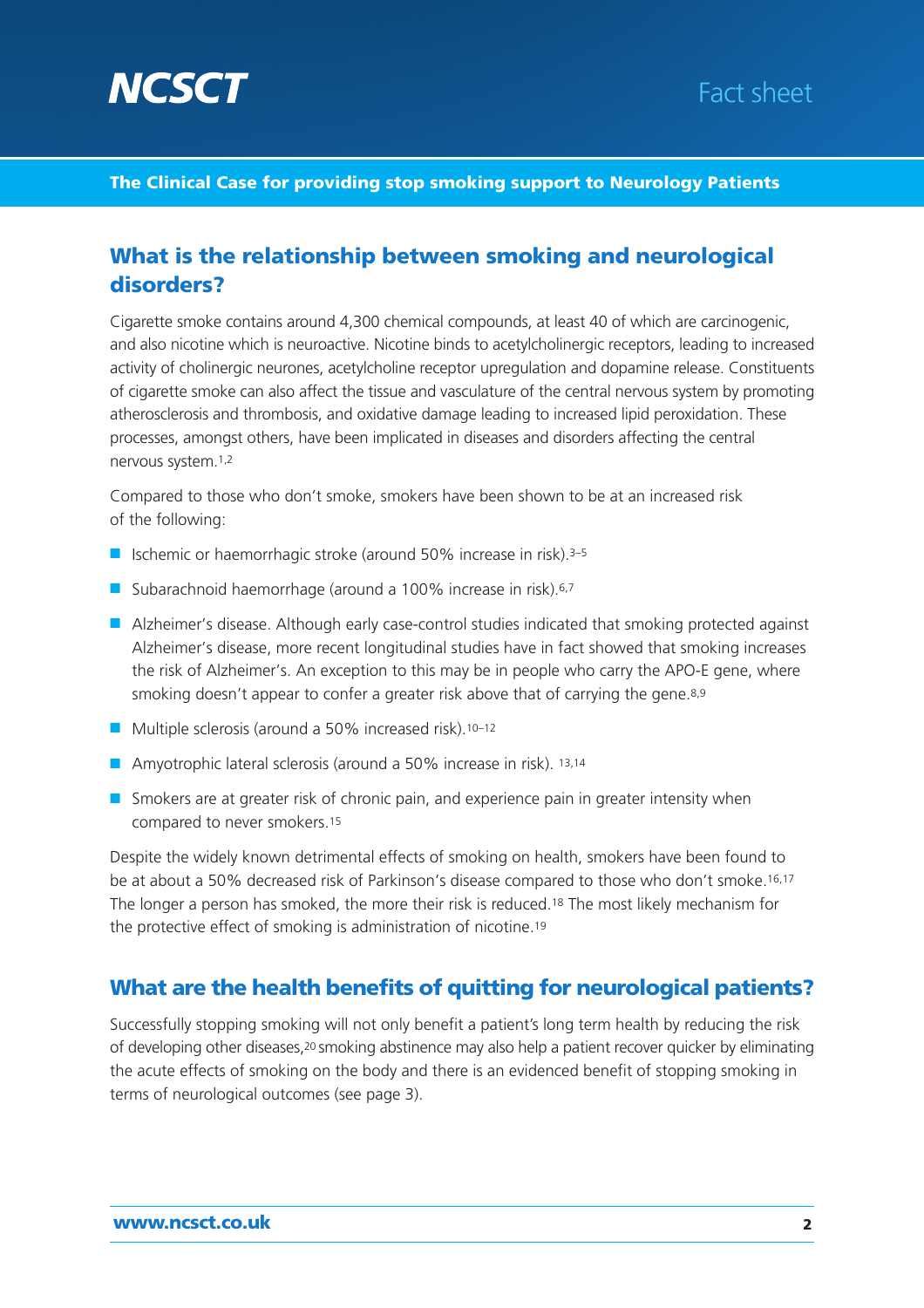

# Fact sheet

**The Clinical Case for providing stop smoking support to Neurology Patients**



- The risk of stroke halves within the first year of stopping smoking, and after five years the risk is the same as for people who have never smoked.26 The greatest benefit in stopping smoking is seen in heavy smokers who are also hypertensive.5
- Stopping smoking has been associated with improvement in symptoms and an improved prognosis in multiple sclerosis.27,28
- Although smoking reduces the risk of developing Parkinson's disease, beneficial modification of the disease has not been demonstrated in patients who continue to smoke after diagnosis.19, 29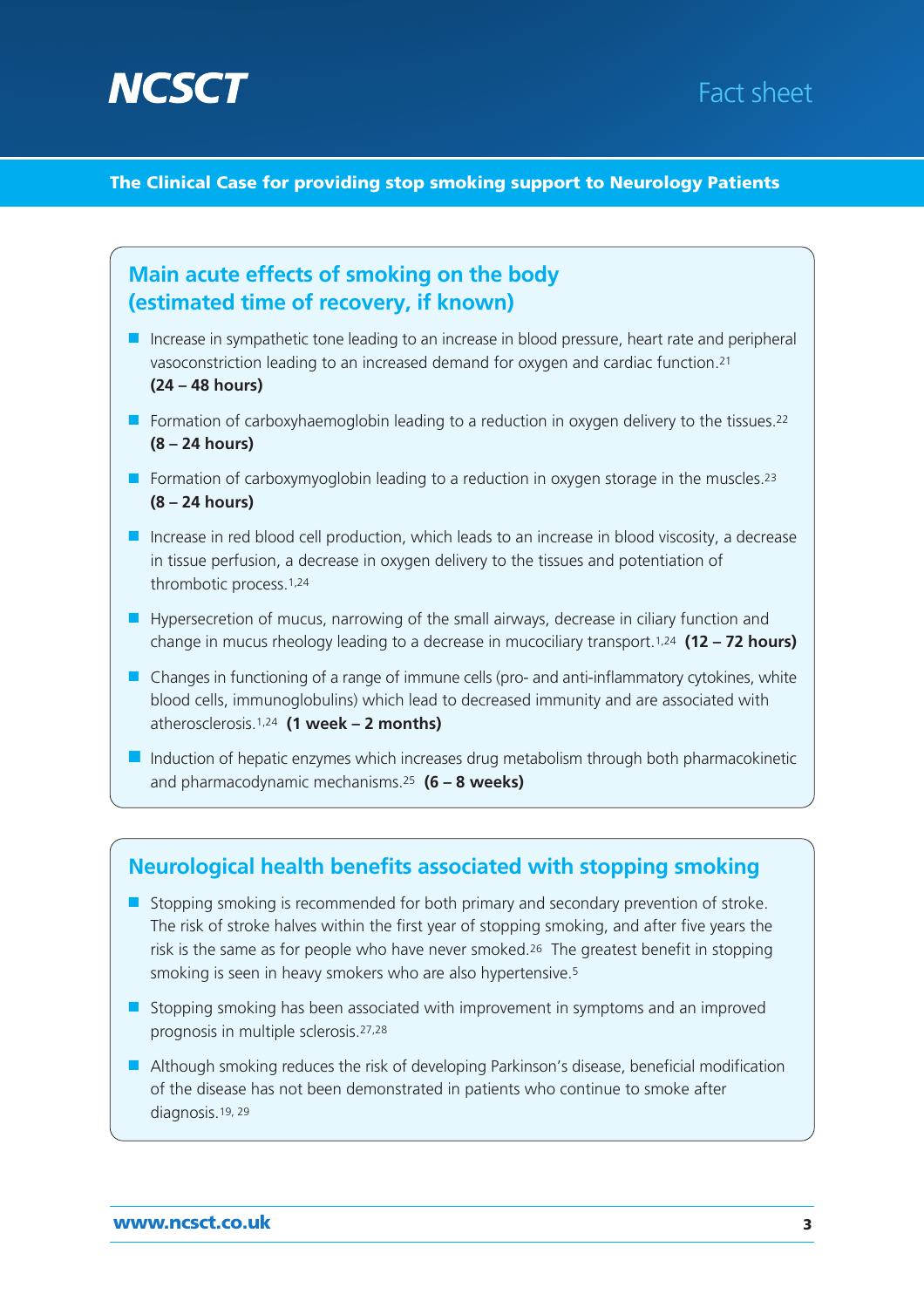

# Fact sheet

### **The Clinical Case for providing stop smoking support to Neurology Patients**

### **Providing 'Very Brief Advice' to hospital patients: the '3 A's'**

Providing a stop smoking intervention to a hospital patient is proven to be effective regardless of the reason for admission.30 Offering VBA is the single most cost effective and clinically proven preventative action a healthcare professional can take31 and it is important to keep giving advice at every opportunity, as smokers may take several attempts to stop smoking successfully.<sup>32</sup> In addition, by referring a patient to a local stop smoking service, they are four times more likely to stop smoking.<sup>33</sup>

Research shows that 95% of patients expect to be asked about smoking and a short intervention can make all the difference.34,35 The '3 A's' 30 second approach to giving 'very brief advice' are as follows:

**ASK** and record smoking status

**ADVISE** the patient of the personal health benefits of stopping smoking

**ACT** on the patient's response

- prescribe NRT for patients in withdrawal
- monitor withdrawal and adjust pharmacotherapy accordingly
- refer to local stop smoking service

## **How was this information sheet put together?**

This information is a summary of the current scientific evidence on the association between cigarette smoking and neurological outcomes. Studies were found by searching MEDLINE and EMBASE using combined exploded subject headings of 'neurology', 'nervous system diseases', 'nervous system neoplasms' and 'tobacco use cessation' from 01/1990 – 09/2012 and by searching for key words in google scholar.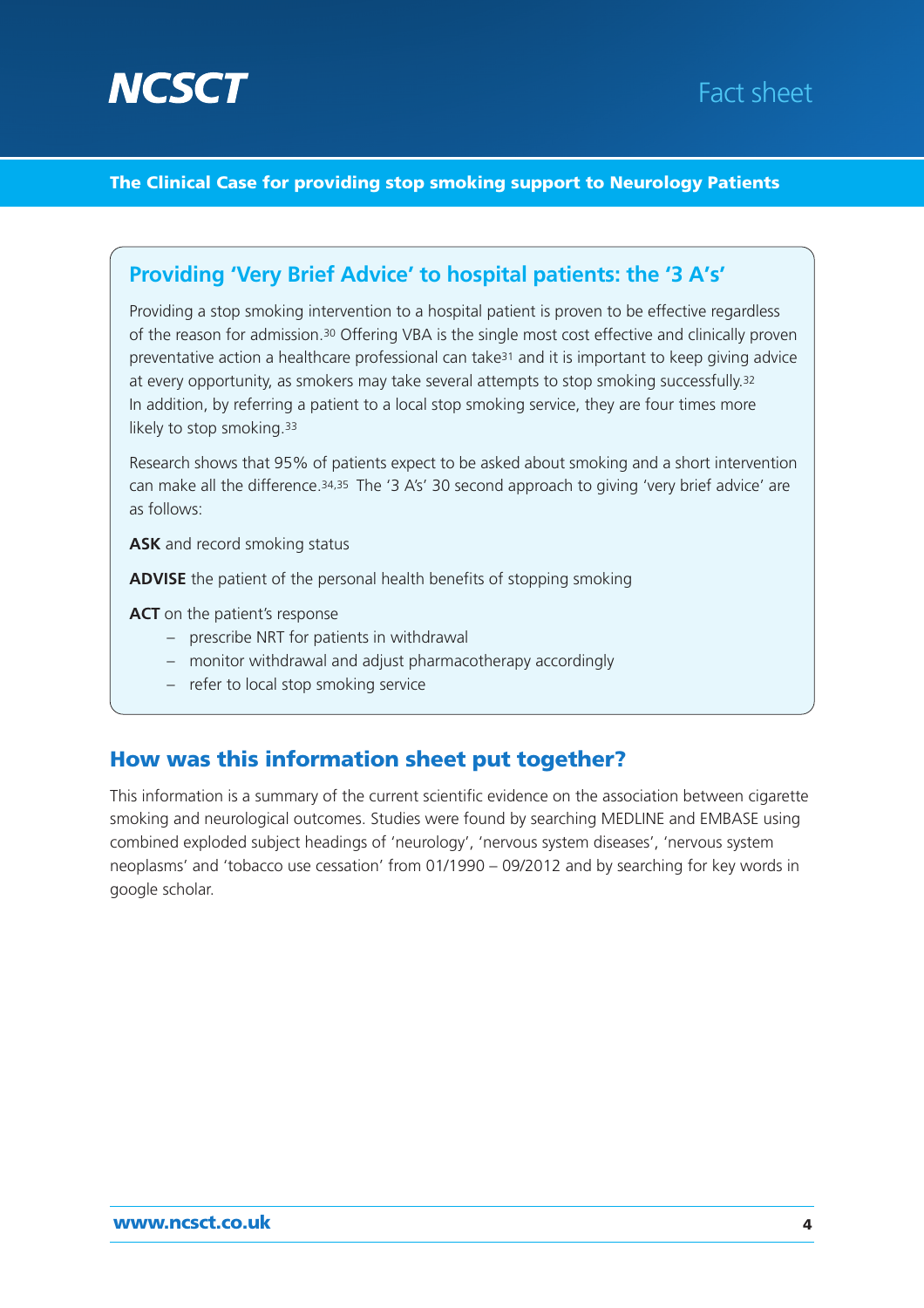



### **The Clinical Case for providing stop smoking support to Neurology Patients**

### **References**

- 1. Ambrose J. The pathophysiology of cigarette smoking and cardiovascular disease. *Journal of the American College of Cardiology* 2004; 43(10):1731–1737
- 2. Dome P et al Smoking, nicotine and neuropsychiatric disorders.*Neuroscience and Biobehavioral Reviews* 2010; 34: 295–342
- 3. Shinton R and Beever G Meta-analysis of relationship between cigarette smoking and stroke. *BMJ* 1989; 298:789–794
- 4. Kawachi I et al Smoking cessation and decreased risk of stroke in women. *JAMA* 1993; 269:232–236
- 5. Wolf PA et al Cigarette smoking as risk factor for stroke: the Framingham study. *JAMA* 1988; 259(7): 1025–1029
- 6. Feigin, VL et al Risk Factors for Subarachnoid Hemorrhage: An Updated Systematic Review of Epidemiological Studies. *Stroke* 2005, 36:2773–2780
- 7. Gijn, JV et al Subarachnoid haemorrhage. *Lancet* 2007; 369: 306–18
- 8. Cataldo JK et al Cigarette Smoking is a Risk Factor for Alzheimer's Disease: An Analysis Controlling for Tobacco Industry Affiliation. *J Alzheimers Dis* 2010; 19(2): 465–480
- 9. Merchant C et al The influence of smoking on the risk of Alzheimer's disease*. Neurology* 1999; 52: 7: 1408–1412
- 10. Hawkes CH Smoking is a risk factor for multiple sclerosis: a metanalysis. *Multiple Sclerosis* 2007; 13:610\_615.
- 11. Riise T, Nortvedt MW, Ascherio A Smoking is a risk factor for multiple sclerosis. *Neurology* 2003 Oct 28;61(8):1122–4
- 12. Hernán, M et al Cigarette Smoking and Incidence of Multiple Sclerosis. *Am J Epidemiol* 2001;154:69–74
- 13. Wang H, O'Rielly EJ, Weisskopf MG et al Smoking and Risk of Amyotrophic Lateral Sclerosis: A Pooled Analysis of 5 Prospective Cohorts. *Archives of Neurology* 2011 VOL 68 (NO. 2), 207–213
- 14. Gallo v et al Smoking and risk of ALS: Analysis of the EPIC Cohort. *Ann Neurol* 2009; 65: 378–385.
- 15. Shi Y et al Smoking and pain: pathophysiology and clinical implications anesthesiology 2010; 113: 4: 977–992
- 16. Fratiglioni L, Wang HX Smoking and Parkinson's and Alzheimer's disease: a review of the epidemiological studies. *Behavioural Brain research* 2000; 113: 117–120
- 17. Hernan MA, Zhang SM et al Cigarette smoking and the incidence of Parkinson's disease in two prospective studie. *Annals of neurology* 2001; 50: 6:780–786
- 18. Chen H, Huang X, Guo X et al Smoking duration, intensity and risk of Parkinson disease. *Neurology* 2010; 74: 878–884
- 19. Quik M et al Multiple roles for nicotine in Parkinson's disease. *Biochemical Pharmacology* 2009; 78: 7: 677–685
- 20. Doll R, Peto R, Boreham J, Sutherland I. Mortality in relation to smoking: 50 years' observations on male British doctors. *BMJ* 2004; 328:1519
- 21. Warner DO. Perioperative abstinence from cigarettes: physiologic and clinical consequences. *Anesthesiology* 2006; 104:356–367
- 22. Rietbrock N, Kunkel S, Worner W, Eyer P. Oxygen-dissociation kinetics in the blood of smokers and non-smokers: interaction between oxygen and carbon monoxide at the hemoglobin molecule. *Nanunyn Scmiedebergs Arch Pharmacol* 1992; 98:528–534
- 23. Akrawi W, Benumof JL. A pathophysiological basis for informed preoperative smoking cessation counselling. *Journal of cardiothoracic and vascular anesthesia* 1997; 11(5):629–640
- 24. Moller A, Tonnesen H. Risk reduction: perioperative smoking intervention. *Best practice and research clinical anaesthesiology* 2006; 20(2):237–248
- 25. Zevin S, Benowitz NL. Drug interactions with tobacco smoking. An update. *Clinical Pharmacokinetics* 1999; 36(6):425–43